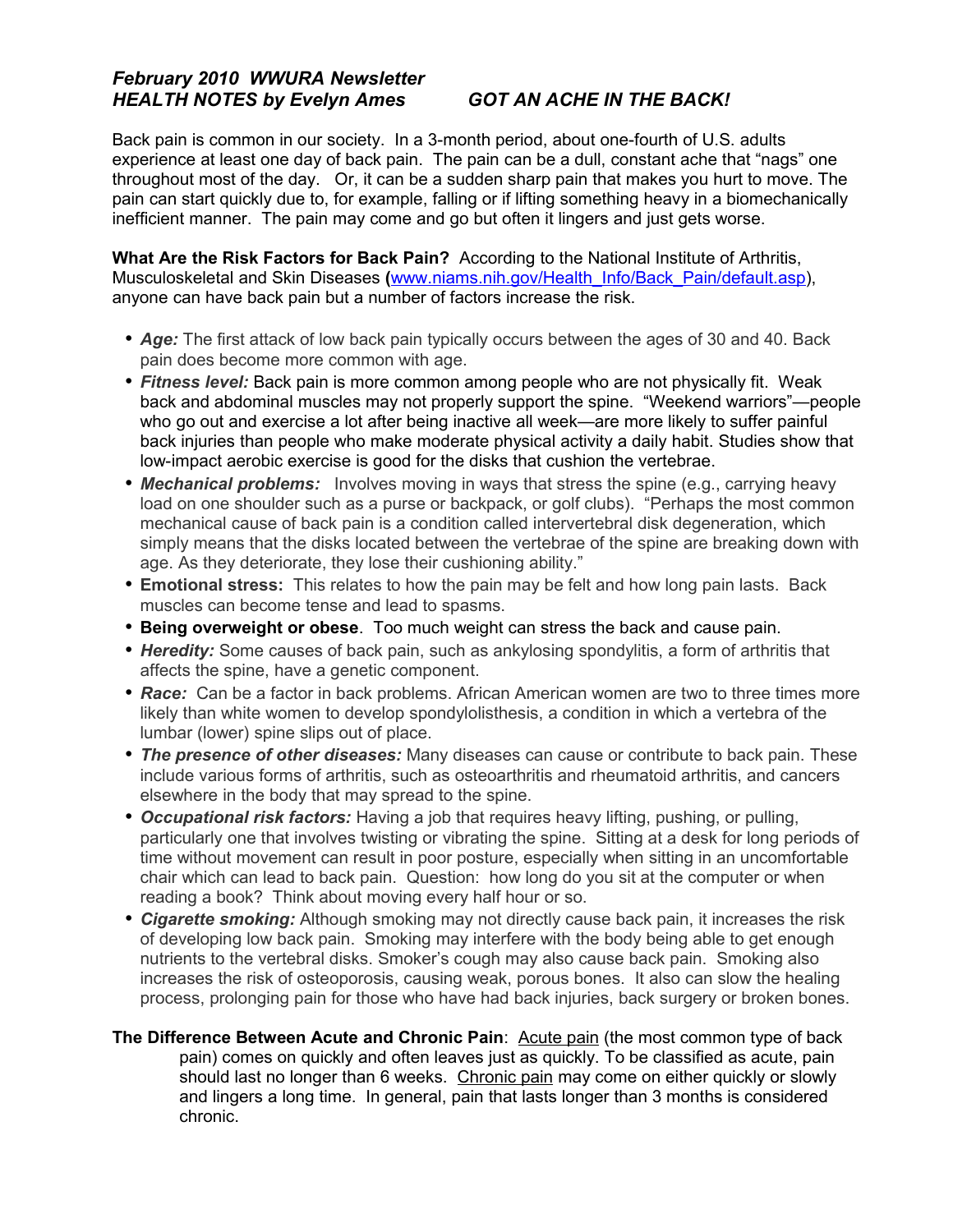**Comments about treatment (from NIAMS). "**Acute back pain usually gets better on its own and without treatment, although you may want to try acetaminophen, aspirin, or ibuprofen to help ease the pain. Perhaps the best advice is to go about your usual activities as much as you can with the assurance that the problem will clear up. Getting up and moving around can help ease stiffness, relieve pain, and have you back doing your regular activities sooner. *Exercises or surgery are not usually advisable for acute back pain.*" "Treatment for chronic back pain falls into two basic categories: the kind that requires an operation and the kind that does not. In the vast majority of cases, back pain does not require surgery. Doctors will nearly always try nonsurgical treatments before recommending surgery. In a very small percentage of cases—when back pain is caused by a tumor, an infection, or a nerve root problem called cauda equina syndrome, for example—prompt surgery is necessary to ease the pain and prevent further problems. Check the NIH web site (listed above) for greater detail about treatments. It includes information on exercise (flexion, extension, stretching, and aerobic), medications (e.g., analgesics and NSAIDS—nonsteriodal antiinflammatory drugs), traction, corsets and braces, behavioral modification, injections, complementary and alternative treatments, and surgical treatments as well as information about diagnosing back pain, and research.

Two back ailments, included within the term "sciatica," may require surgery. *Herniated disks:* "the hard outer coating of the disks, which are the circular pieces of connective tissue that cushion the bones of the spine, are damaged, allowing the disks' jelly-like center to leak, irritating nearby nerves. This causes severe sciatica and nerve pain down the leg. A herniated disk is sometimes called a ruptured disk." *Spinal stenosis:* "is the narrowing of the spinal canal, through which the spinal cord and spinal nerves run. It is often caused by the overgrowth of bone caused by osteoarthritis of the spine. Compression of the nerves caused by spinal stenosis can lead not only to pain, but also to numbness in the legs and the loss of bladder or bowel control. Patients may have difficulty walking any distance and may have severe pain in their legs along with numbness and tingling."

Agencies and Organizations toconsider researching for further information:

National Center for Complementary and Alternative Medicine National Institutes of Health [http://nccam.nih.gov](http://nccam.nih.gov/)

## *Agency for Healthcare Research and Quality Office of Communications and Knowledge Transfer [http://www.ahrq.gov](http://www.ahrq.gov/)*

*National Institute for Occupational Safety and Health <http://www.cdc.gov/niosh> American Academy of Orthopaedic Surgeons (AAOS) [http://www.aaos.org](http://www.aaos.org/) North American Spine Society (NASS) [http://www.spine.org](http://www.spine.org/) American College of Rheumatology (ACR) [http://www.rheumatology.org](http://www.rheumatology.org/) Arthritis Foundation [http://www.arthritis.org](http://www.arthritis.org/) American Chiropractic Association [http://www.amerchiro.org](http://www.amerchiro.org/) American Osteopathic Association [http://www.osteopathic.org](http://www.osteopathic.org/)*

**Question:** How many calories might you burn in a day if you were to tap your feet as you sit throughout the day! You would be amazed! According to James A. Levine, M.D., Ph.D., a researcher at the Mayo Clinic, you can burn an additional 100-150 calories per hour by incorporating Non-Exercise Activity Thermogenesis, or NEAT, into your life. <http://www.kcby.com/news/health/13565082.html>

## **Positive thinking is good for your health!**

- Enjoy the simple things (surround yourself with what you love)!
- Laugh often and loud!
- Make a list of things that make you feel good (look at it often)!
- Tell the people you love how you feel about them!
- Be grateful for all the good and beautiful things in your life!
- Keep learning to exercise your brain!
- Stav connected with others through shared activities and social opportunities!
- Acknowledge your right to feel down but only for a while and then move on!